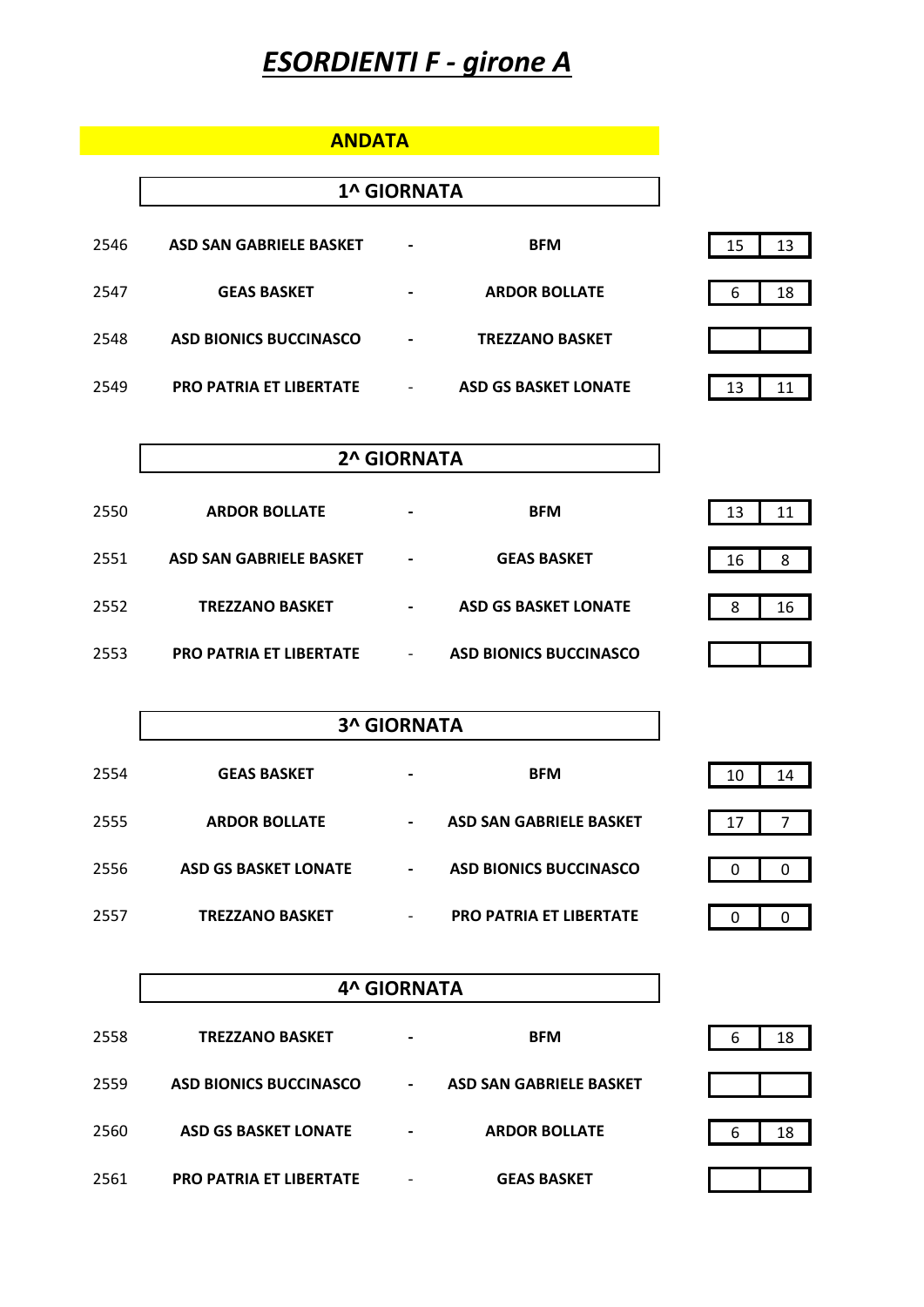### **5^ GIORNATA**

| 2562 | <b>GEAS BASKET</b>             | $\blacksquare$ | <b>TREZZANO BASKET</b>        | 18 | 6  |
|------|--------------------------------|----------------|-------------------------------|----|----|
| 2563 | ASD SAN GABRIELE BASKET        | $\blacksquare$ | <b>ASD GS BASKET LONATE</b>   | 18 | 6  |
| 2564 | <b>ARDOR BOLLATE</b>           | $\blacksquare$ | <b>ASD BIONICS BUCCINASCO</b> | 18 | 6  |
| 2565 | <b>PRO PATRIA ET LIBERTATE</b> | -              | <b>BFM</b>                    | 6  | 18 |

### **6^ GIORNATA**

| 2566 | <b>ASD GS BASKET LONATE</b>   | $\blacksquare$           | <b>BFM</b>                     | 18<br>b |
|------|-------------------------------|--------------------------|--------------------------------|---------|
| 2567 | <b>ASD BIONICS BUCCINASCO</b> | $\blacksquare$           | <b>GEAS BASKET</b>             |         |
| 2568 | <b>TREZZANO BASKET</b>        |                          | <b>ARDOR BOLLATE</b>           | 18<br>6 |
| 2569 | ASD SAN GABRIELE BASKET       | $\overline{\phantom{a}}$ | <b>PRO PATRIA ET LIBERTATE</b> | 6<br>18 |

|      | <b>7^ GIORNATA</b>     |                          |                                |  |    |    |
|------|------------------------|--------------------------|--------------------------------|--|----|----|
| 2570 | <b>BFM</b>             | -                        | <b>ASD BIONICS BUCCINASCO</b>  |  | 18 | 6  |
| 2571 | <b>TREZZANO BASKET</b> | $\overline{\phantom{0}}$ | <b>ASD SAN GABRIELE BASKET</b> |  | 6  | 18 |
| 2572 | <b>GEAS BASKET</b>     |                          | <b>ASD GS BASKET LONATE</b>    |  | 18 | 6  |
| 2573 | <b>ARDOR BOLLATE</b>   | -                        | <b>PRO PATRIA ET LIBERTATE</b> |  | 18 | 6  |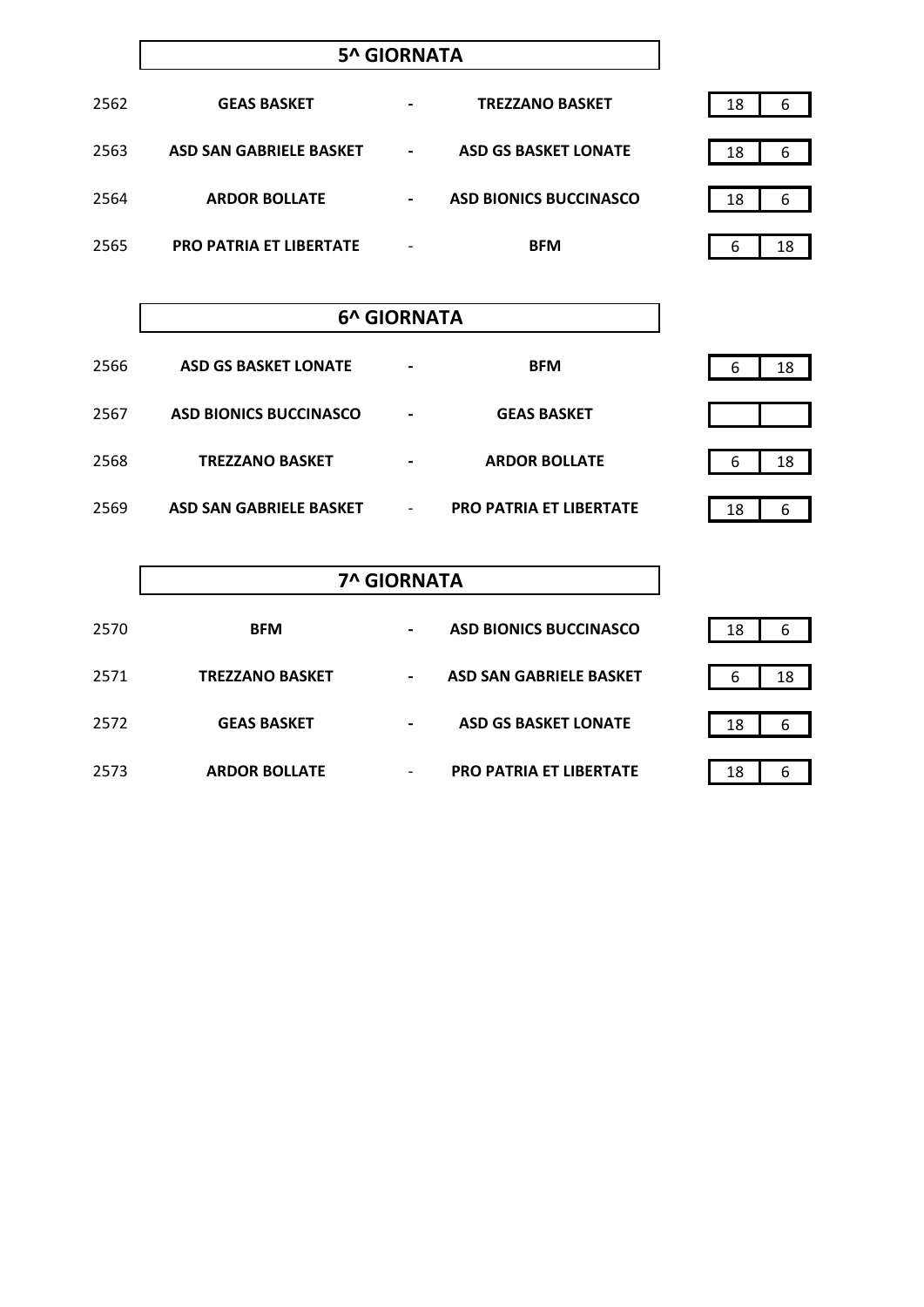## *ESORDIENTI F. COMP - GOLD*